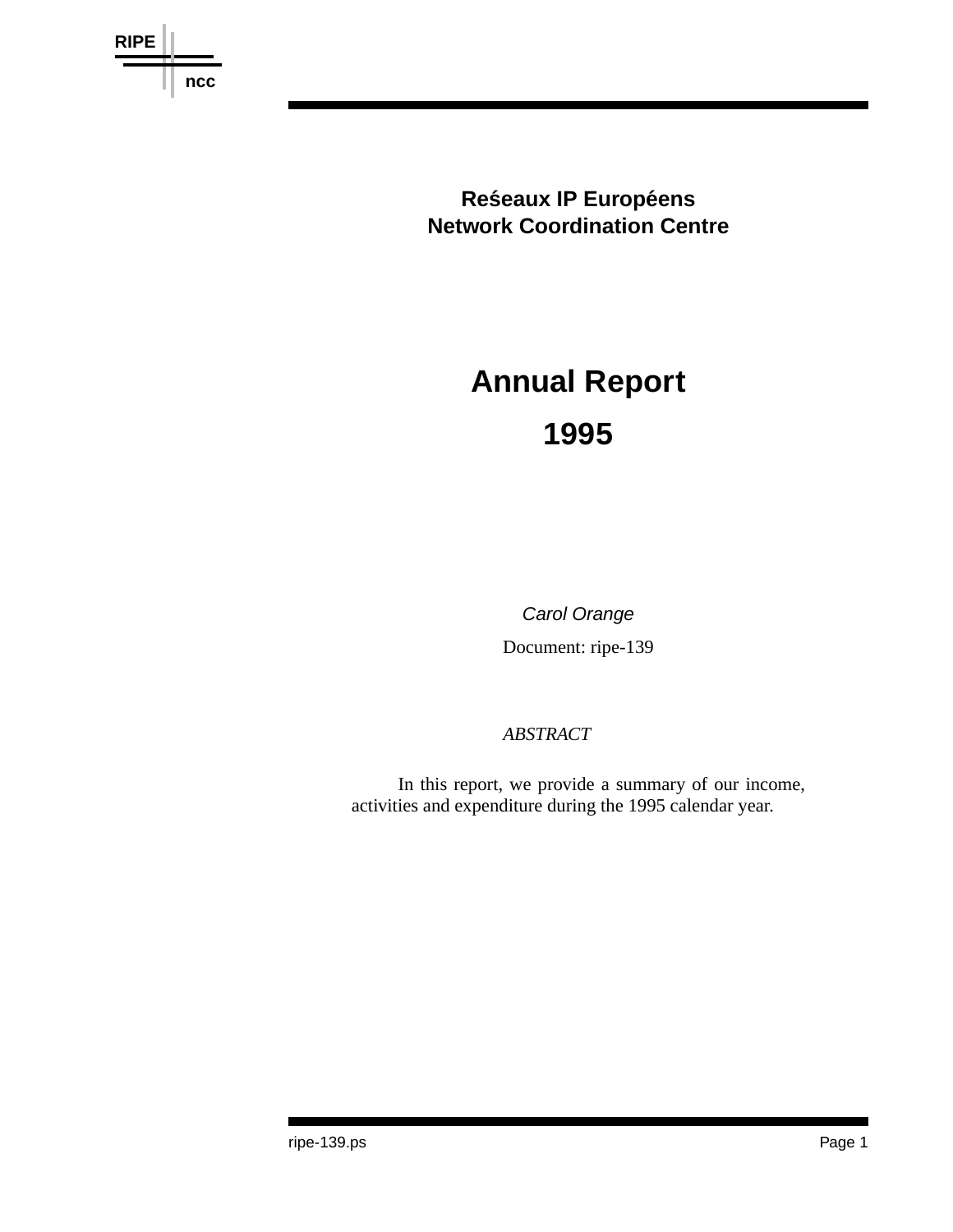

#### 1. Introduction

The RIPE Network Coordination Centre started operations in April 1992. It supports RIPE activities that cannot be effectively performed by volunteers from the participating organisations. Key services performed by the RIPE NCC include:

- Maintenance of the RIPE Network Management Database
- Regional Internet Registry
- Domain name system (DNS) coordination
- Repository for network operations software
- Maintenance of the RIPE document store
- Interactive Information Services

At the start of 1995, just over 1 million computers in Europe and surrounding areas were reachable via networks coordinated by RIPE. By the close of 1995, this figure had risen to more than 2.2 million. As can be seen in Figure 1, this is a continuation of the exponential growth in RIPE coordinated networks that has taken place in the early 1990s.



Figure 1: RIPE Network Hostcount 1991-1995

The TERENA association provides the formal framework for the NCC. Funding for the operation of the NCC is provided by the Internet service providers in Europe and surrounding areas.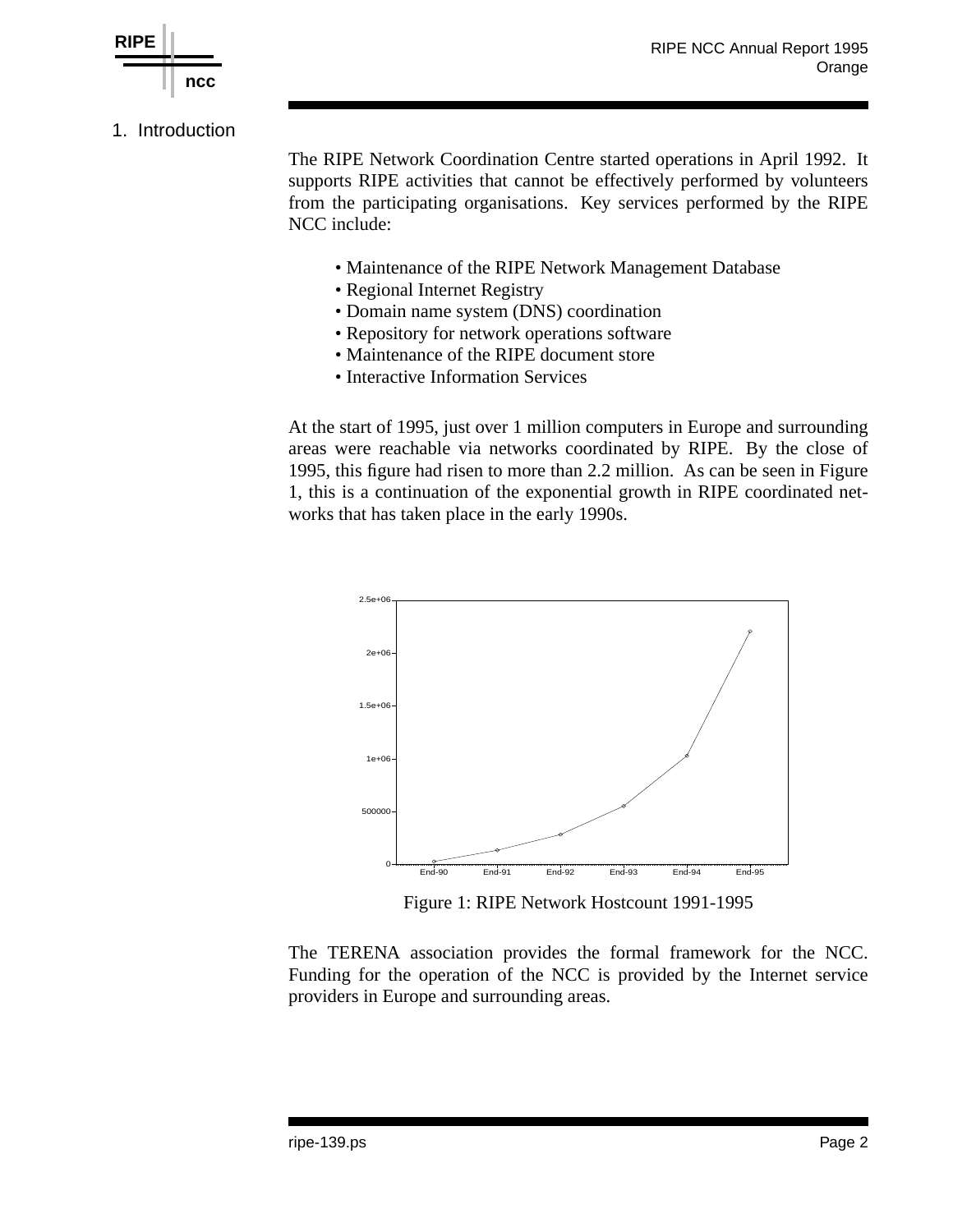



General information about the NCC, its funding, organisation and activities can be found in the following documents:

| ripe-125 RIPE NCC Activity Plan                             |
|-------------------------------------------------------------|
| ripe-133 RIPE NCC Activities $&$ Expenditure 1996           |
| ripe-134 RIPE NCC Revenue $&$ Charging 1996                 |
| ripe-132 RIPE NCC Contributors Committee, Minutes Sept 1995 |

In this report, we aim to offer the RIPE community in general and the RIPE NCC Contributors Committee in particular a summary of our income, activities and expenditure during the 1995 calendar year.

#### 2. Summary 1995

As can be seen in Figure 2, the explosive growth in the number of hosts reachable via RIPE networks has been paralleled by an explosive growth in the number of local IRs in the RIPE NCC service area.



Figure 2: Local IRs served by the RIPE NCC

In Table 1 below, we see the number of Internet service providers operating a local Internet Registry increased accordingly from 141 at the start of 1995 to 308 at the year's close.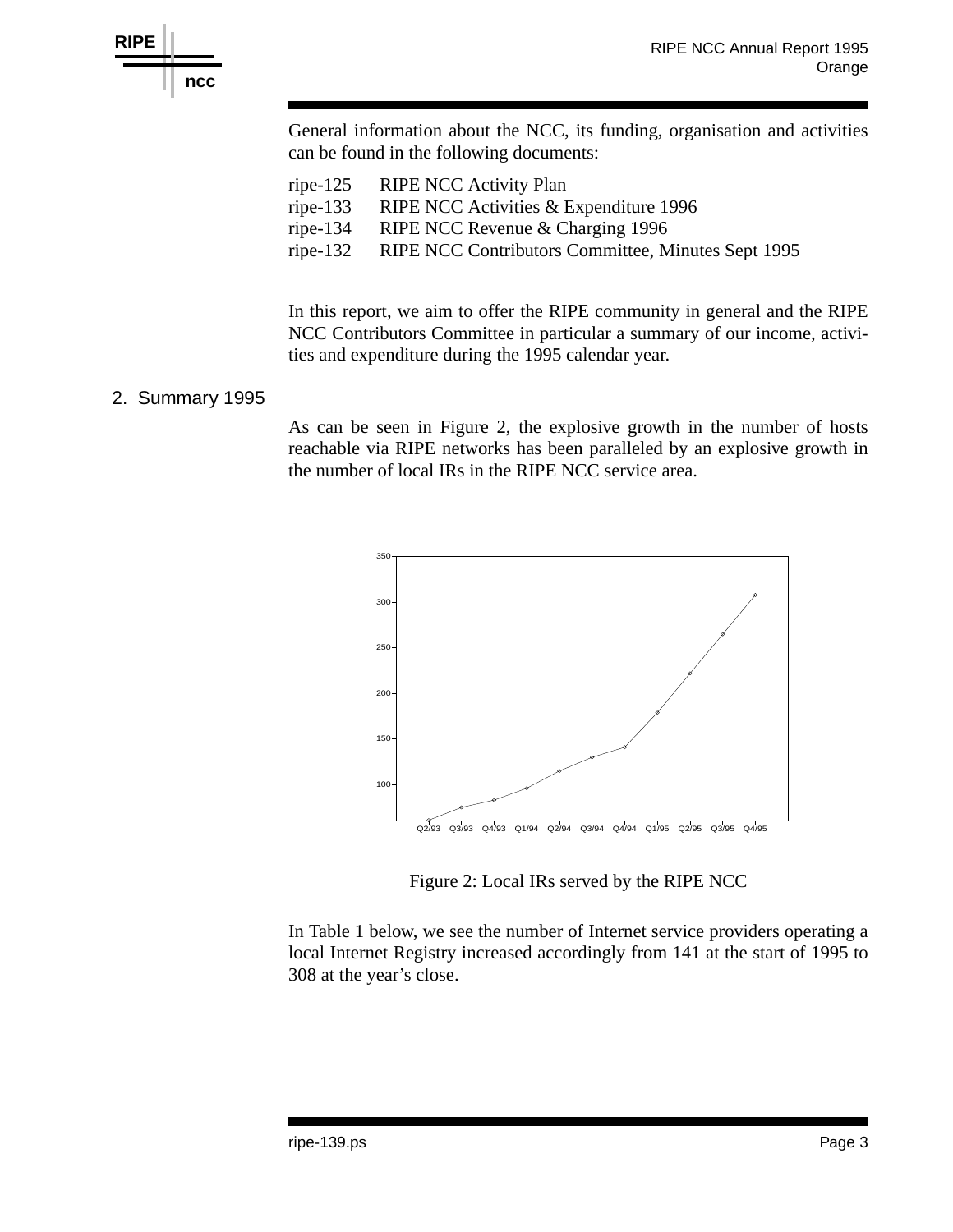| Number of Local IRs |      |      |      |      |      |  |  |
|---------------------|------|------|------|------|------|--|--|
|                     | Q4   | Q1   | Q2   | Q3   | Q4   |  |  |
| <b>Type</b>         | 1994 | 1995 | 1995 | 1995 | 1995 |  |  |
| Large               | 17   | 17   | 19   | 25   | 28   |  |  |
| Medium              | 28   | 31   | 35   | 36   | 40   |  |  |
| Small               | 51   | 84   | 119  | 159  | 196  |  |  |
| Enterprise          | 14   | 15   | 17   | 15   | 16   |  |  |
| <b>Last Resort</b>  | 31   | 32   | 32   | 30   | 28   |  |  |
| TOTAL               | 141  | 179  | 222  | 265  | 308  |  |  |

Table 1: Local IR's served by th RIPE NCC

This growth resulted in a tremendous increase in the RIPE NCC workload, in particular that generated for registration services. The NCC hostmaster staff was severely understaffed for the first half of the year resulting in an ever increasing wait queue for IP related requests. After hiring and training a number of new hostmasters in the latter part of the year, the queue was reduced and finally eliminated near the close of the year. At the close of 1995, there were six registration services staff, one of which worked part time.

Due to the amount of work generated by registration services, there was little room for significant progress in technical areas. For example, it was not possible for the staff to perform Routing Registry activities nor to start up new technical activities.

Nevertheless, progress was made in automating DNS reverse delegation procedures, reducing response times for these requests significantly. Moreover maintenance and development of the RIPE database continued without interruption.

Finally, the interactive information services provided by the NCC were continued. This includes the maintenance of the RIPE document store. Of course, these documents together with the complete set of RFCs, the newest Internet drafts, and numerous other useful documents for Internet operations were made readily available.

#### 3. 1995 Income and Expenditures

As reported above, the number of local IRs in the service area of the RIPE NCC more than doubled during the 1995 calendar year. The increase in activities was accompanied by associated increases in income and expenditure.

#### Income

**RIPE**

**ncc**

For services performed in 1995, a total of 986 kECU was invoiced. Due to some extenuating circumstances, 12 kECU were actually invoiced at the start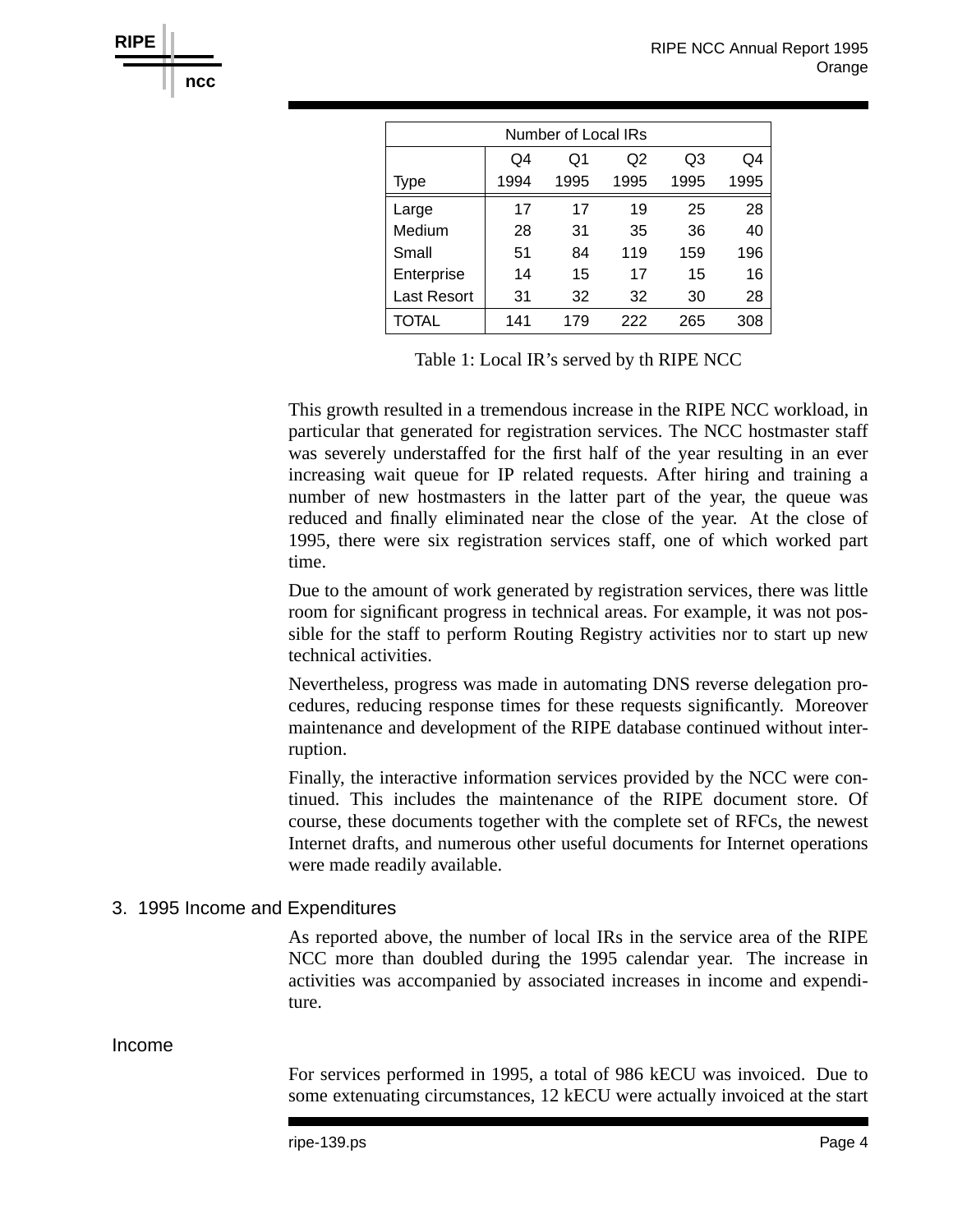**RIPE ncc**

> of 1996. By the end of 1995, we had received 818 kECU of the total invoiced for the year.

> Our total cash income in the 1995 calendar year was 977 kECU, 159 kECU of which came from late payments for services performed in the 1994 calendar year.

#### **Expenditure**

The budget for RIPE NCC expenditure for 1995 approved by the NCC contributors in September 1994 was 407kECU. This was increased in June 1995 to 529kECU to enable the NCC to cope with the unexpected growth in workload. In Table 2, we summarise the expenditure in 1995 according to service category.

| 1995 Budget & Expenditure    |               |         |  |  |  |
|------------------------------|---------------|---------|--|--|--|
| Activity                     | <b>Budget</b> | Expense |  |  |  |
| <b>Registration Services</b> | 358           | 326     |  |  |  |
| <b>Other Services</b>        | 71            | 94      |  |  |  |
| Admin & Reporting            | 78            | 78      |  |  |  |
| <b>New Activities</b>        | 22            | 37      |  |  |  |
| <b>TOTAL (kECU)</b>          |               | 535     |  |  |  |

Table 2: Expenditure 1995

At the end of the year, the total expenditure was 535 kECU, within 2% of the budget. However, one can see in the table that some services required more resources than predicted whereas registration services required slightly less.

In 1995, significant resources were spent on RIPE database maintenance activities. Because these activities fall under "other services", this resulted in more resources being required for that area than had been foreseen. Likewise, the resources required for the development of automatic tools for reverse delegations were attributed to "new activities", resulting in more expenditure than predicted in this area. The result was a reduction in the resources required for reverse delegation activities. This accounts for the actual expenses for registration services being slightly lower than had had been budgeted in June 1995. Moreover, this effort resulted in a significant and lasting reduction in the amount of work required to perform this particular registration service.

The activities which fall into each category are summarised below. There are of course sporadic activities which do not fall neatly into a specific service category. Depending on the nature of the activity, the associated expenditure is attributed to "other services" or "new activities".